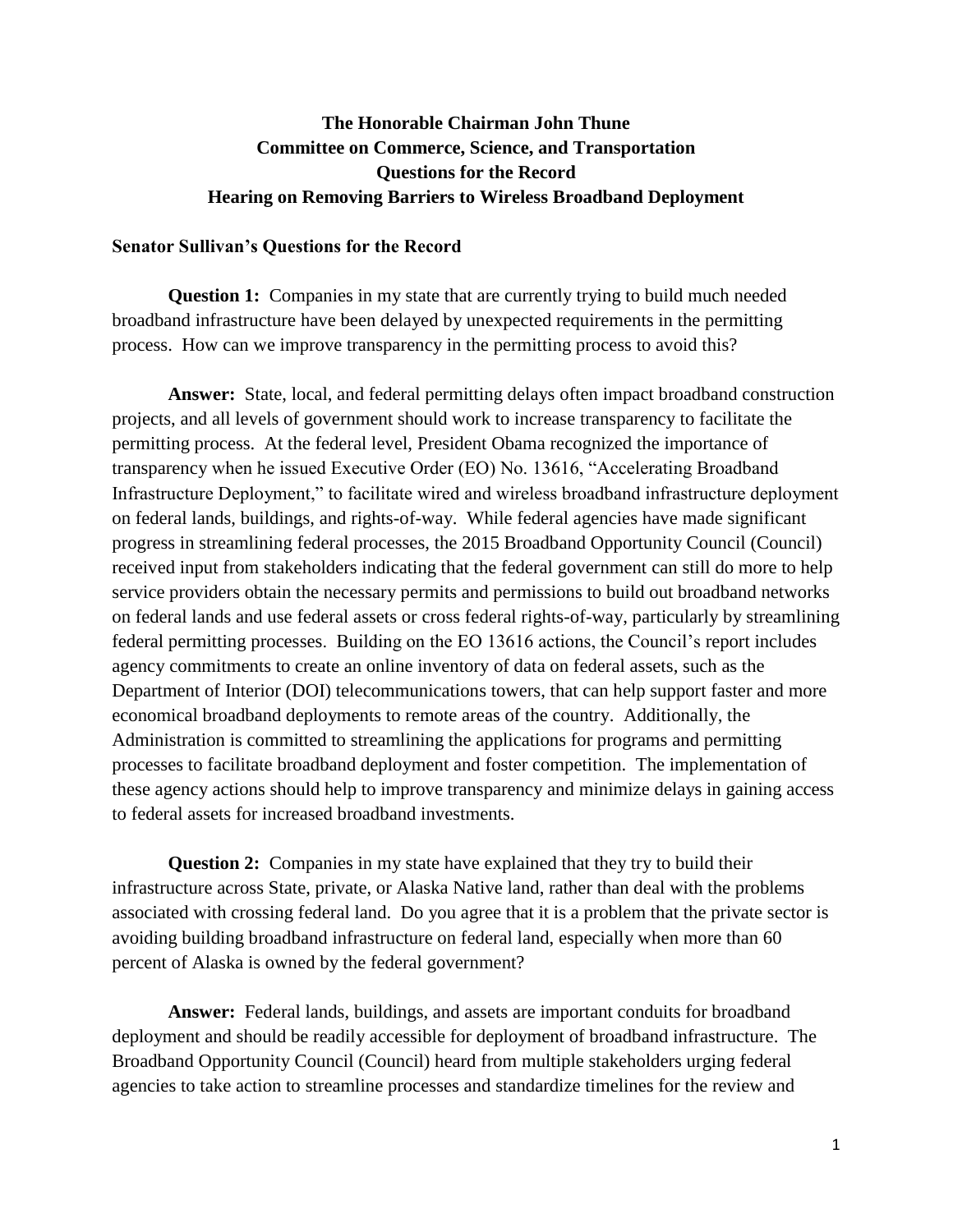processing of permitting applications and make such documentation easily accessible. One of the Council's guiding principles is that the federal government should strive for uniform definitions and common permitting and application processes to reduce the burden on local government, state government, non-profit, and private applicants applying for federal resources. The deployment of broadband requires collaboration between the public and private sectors and often cooperation across multiple levels of government. Federal agencies should work closely with the private sector and local and state governments to ensure federal policies facilitate investment in broadband services.

**Question 3:** I, along with some of my colleagues, sent a letter to the Co-Chairs of the Broadband Opportunity Council. In it, we asked for an analysis of current broadband initiatives. Can you point to any specific initiatives that are working particularly well? Can you point to any that are not?

**Answer:** NTIA was responsible for implementing the broadband grants programs established by the American Recovery and Reinvestment Act. We believe this program was a resounding success. It fully delivered on its pledges to create jobs, stimulate economic development, spur private-sector investment, and open up new opportunities in employment, education, and healthcare. NTIA's broadband grantees deployed more than 115,000 miles of new or upgraded network miles; connected more than 25,500 community anchor institutions; installed or upgraded more than 47,100 personal computers in public access centers; and prompted more than 670,000 people to subscribe to broadband services.

Through the ongoing BroadbandUSA initiative, NTIA is leveraging the expertise gained by overseeing this broad portfolio of broadband infrastructure and adoption grants to help communities expand their broadband capacity. NTIA's technical assistance ranges from workshops and webinars to more personalized one-on-one community assistance. NTIA can help communities navigate government rules and grant programs; find the best way to design and deliver a broadband adoption program; and attract broadband investment. To date, NTIA has held four regional workshops to bring community and industry stakeholders together to discuss how best to support their broadband needs. NTIA has also released field-tested guides such as our Broadband Adoption Toolkit, Public-Private Partnership Primer, and Guide to Federal Funding of Broadband Projects to inform community broadband efforts. NTIA has received very positive feedback on its broadband initiatives and plans to issue additional publications on broadband topics over the next several months.

Additionally, through the Broadband Opportunity Council (Council) all member agencies were surveyed to identify programs that could be modified to support or further support broadband. The Council then developed 36 immediate actions, with associated milestones, that the member agencies agreed to undertake. Once implemented, we believe that these recommendations will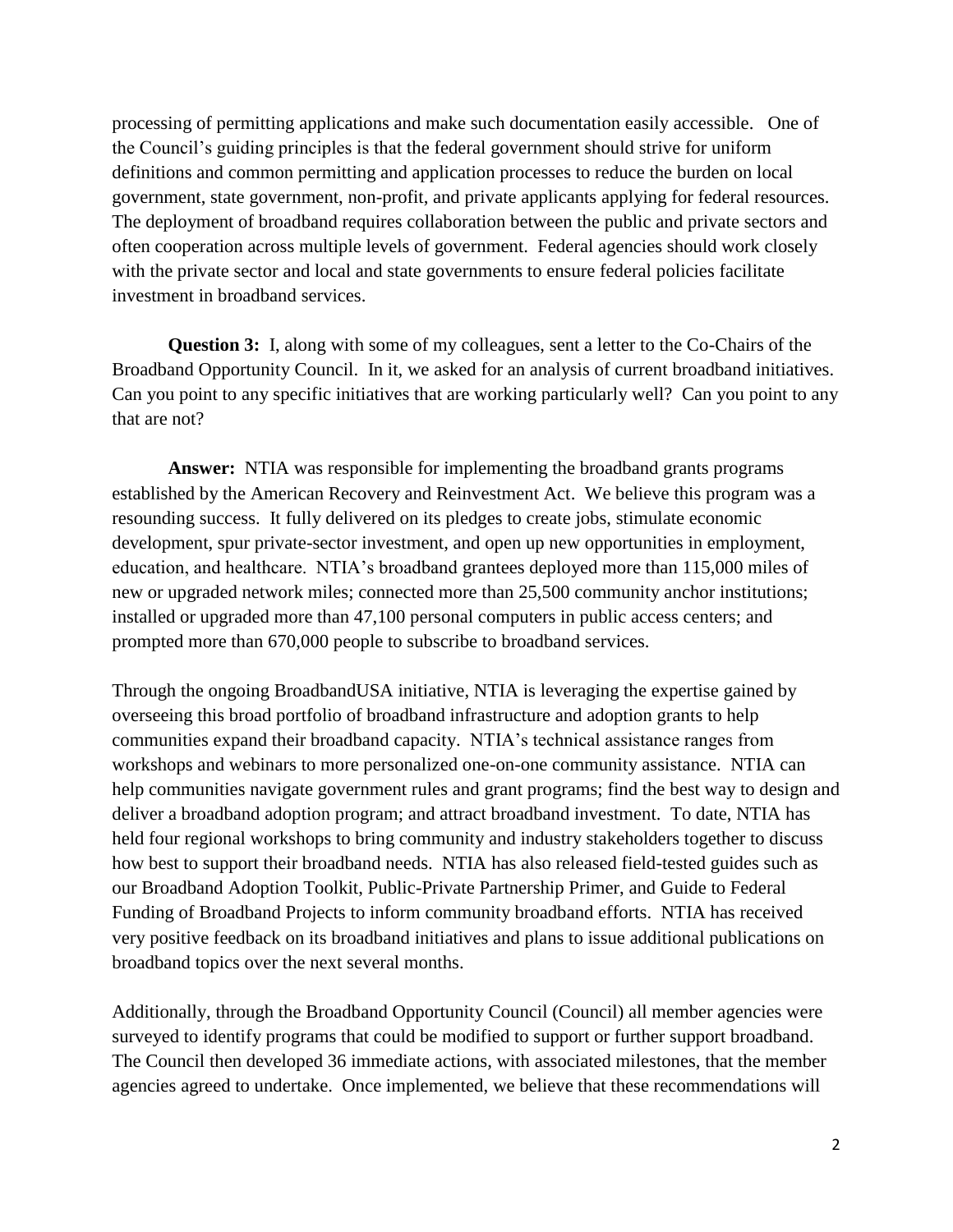make a meaningful difference to communities seeking new tools and resources to promote broadband investments.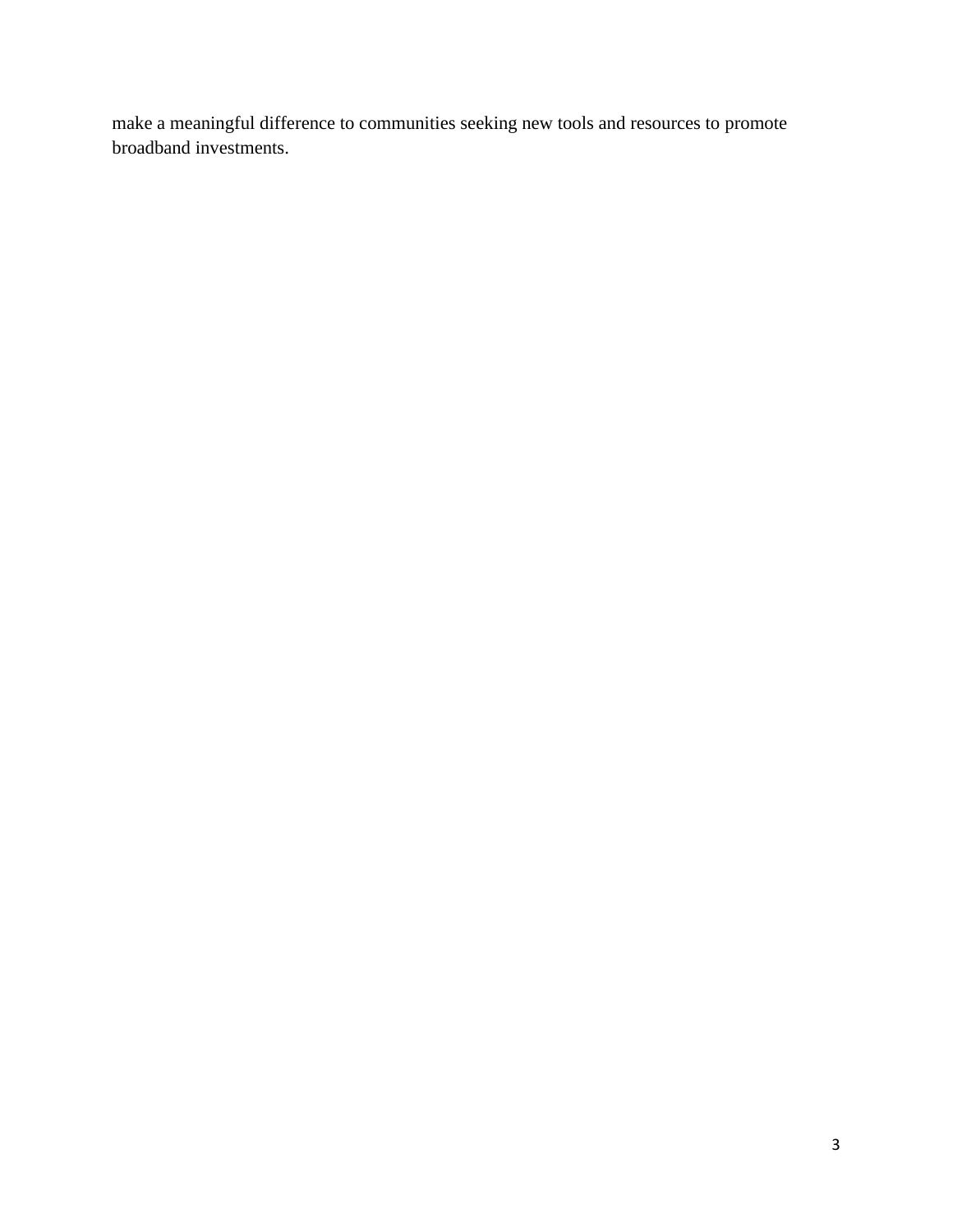## **Senator Fischer's Question for the Record**

**Question 1:** Earlier this year, Senator Klobuchar and I introduced the Rural Spectrum Accessibility Act, which would incentivize wireless carriers to lease unused spectrum to smaller rural carriers. Have any of the witnesses had an opportunity to review this proposal or others to incentivize spectrum sharing? Do you believe this would help expand access?

**Answer:** NTIA manages federal use of spectrum while the Federal Communications Commission (FCC) manages non-federal use. Thus, the FCC may be in a better position to comment on the specifics of the proposed Rural Spectrum Accessibility Act. The Administration has not taken a position on this specific proposal. However, NTIA generally supports appropriate initiatives to expand access to spectrum and facilitate efficient use of scarce spectrum resources, which are clear objectives of the proposed measure.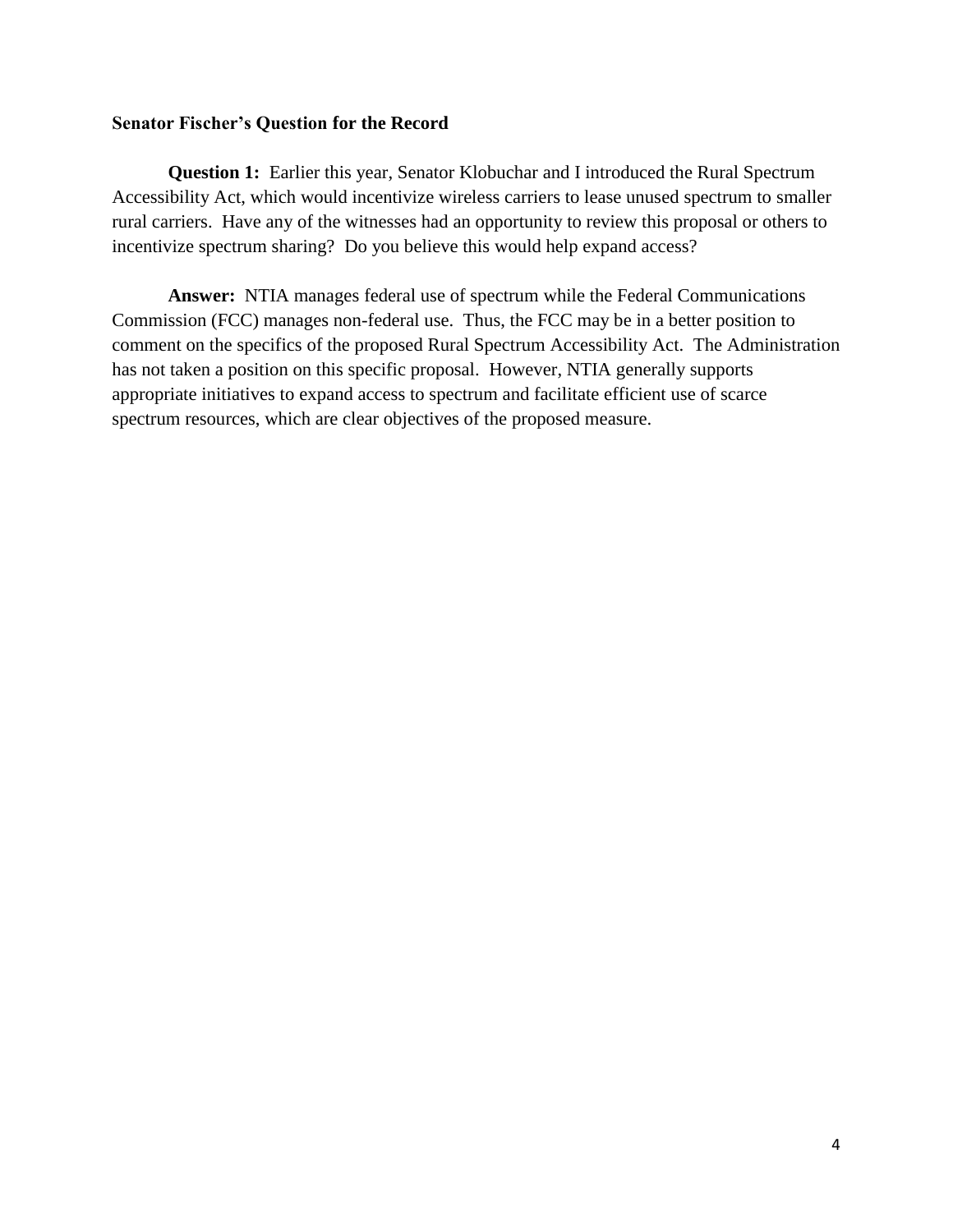### **Senator Daines's Questions for the Record**

**Question 1:** Mr. Kinkoph, you talked about the FCC's recommended download speed of 25 megabits per second and how over 50 million Americans' current broadband connection does not meet that standard. But does the average consumer really need 25 megabits per second? You can stream HD video at 4 megabits per second and 10 megabits per second is considered industrial strength. So why are we focusing on upgrading download speeds for Americans who already have broadband when there are still plenty of people – many in Montana – who have no connectivity at all?

**Answer:** NTIA recognizes that consumers' needs for broadband speeds will vary depending upon their broadband usage or the types of applications they demand. In its February 2015 Broadband Progress Report, the Federal Communications Commission (FCC) updated its broadband benchmark speeds to 25 Mbps for downloads and 3 Mbps for uploads to reflect advances in technology, market offerings by broadband providers, and consumer demand. The FCC noted that high-speed broadband is essential to support video, telemedicine, distance learning, and other applications needed by such end users as hospitals, schools, and libraries. In many cases residential broadband connections serve multiple people as well as a variety of devices within a single household therefore increasing bandwidth needs and the demand for high-speed broadband. Additionally, consumers using broadband to stream and download HD video will require higher speeds to ensure they receive an acceptable quality of service. Still, NTIA knows that there are many areas of our country, particularly in very rural areas and tribal lands, where any broadband connection would be an improvement over what exists today.

NTIA has demonstrated a longstanding commitment to promoting broadband deployment and adoption in unserved and underserved areas, including parts of Montana. Through the Broadband Technology Opportunities Program, for example, NTIA awarded a \$13.7 million grant in 2010 to Ronan Telephone Company (RTC) to deploy a new high-speed middle-mile network to expand broadband services and promote economic development and recovery for underserved communities of Montana, including the Blackfeet and the Confederated Salish and Kootenai Tribes. As of June 2015, the project deployed 299 miles of new fiber and upgraded 106 miles of existing fiber. RTC also signed agreements with local Internet service providers to facilitate more affordable and accessible broadband service for households and businesses in the area. To date, RTC has connected 34 Community Anchor Institutions (CAIs), including educational institutions, government facilities, public safety entities, and medical facilities. RTC also partnered with Health Information Exchange of Montana to facilitate telemedicine and improved healthcare delivery for rural residents.

While much progress has been made, challenges still remain in bringing broadband to unserved areas of the country. Much of the easy work has been done – building out broadband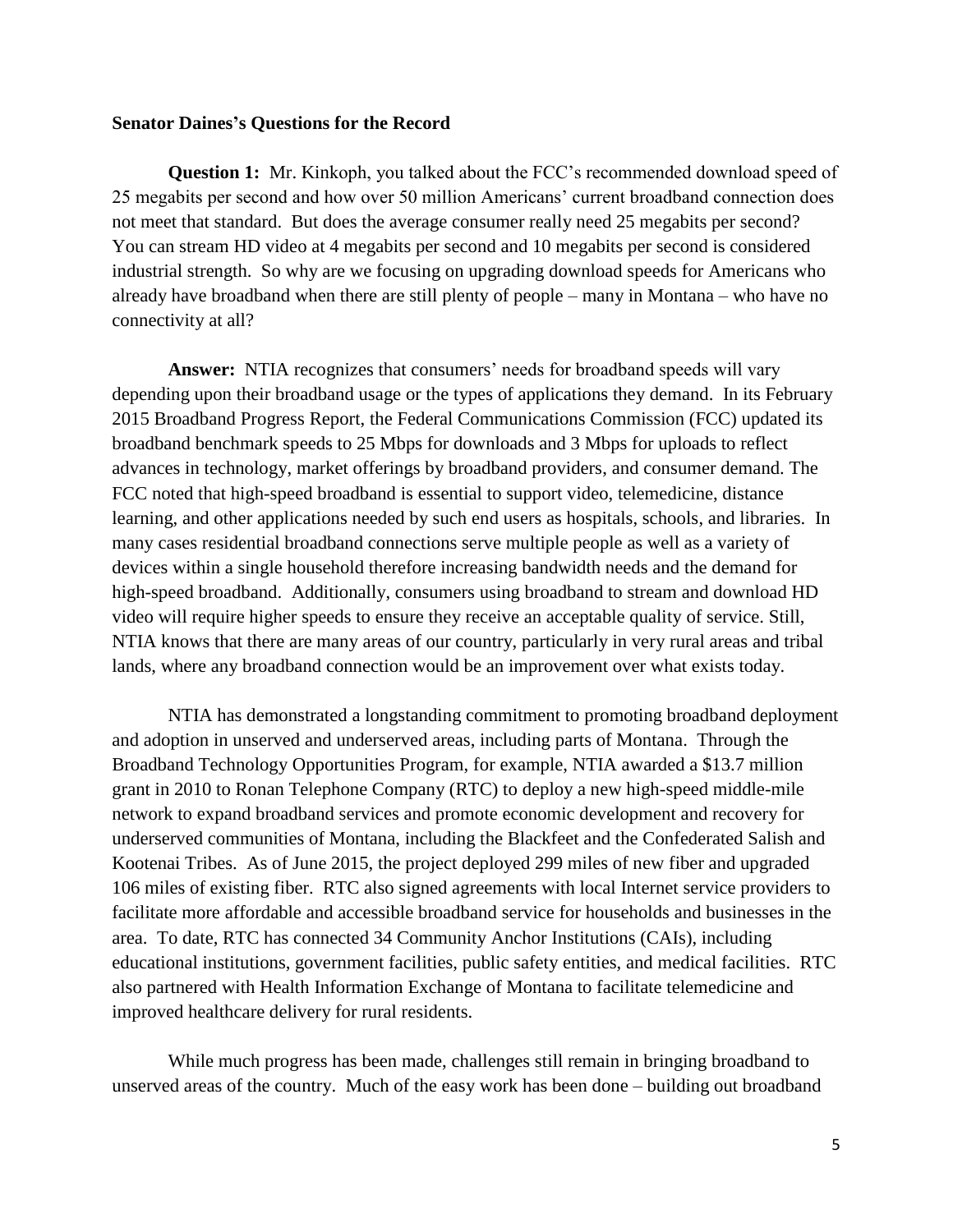infrastructure where the business case is compelling or encouraging broadband adoption and use among those who are already digitally ready. NTIA is committed to tackling the hard work that needs to occur to reach those communities where geography and economics render broadband deployment, competition, and adoption difficult to fully realize. NTIA is taking action through its BroadbandUSA initiative to offer communities the technical assistance and support they need to overcome their unique challenges hindering investment in broadband infrastructure and adoption.

**Question 2:** Mr. Kinkoph, NTIA has several different programs and partnerships to carry out its mission with respect to broadband, as do dozens of other federal agencies. In fact, as you mentioned, the Broadband Opportunity Council report gave recommendations to over twenty federal agencies. That sounds like a lot of agencies involved in carrying out the one common goal to bring broadband connectivity to Americans. What programs and policies does NTIA have in place to ensure that there is no overlap or waste?

**Answer:** The President created the Broadband Opportunity Council (Council) to provide a vehicle for strategic coordination among federal agencies to promote greater broadband deployment and adoption. While there are several federal agencies involved in promoting broadband use and adoption, many of the agencies named to the Council had never viewed broadband to be part of their core missions. So an initial part of the Council's task was for each agency to look internally at their existing policies and programs to explore whether there was flexibility to do more to promote broadband. This exercise helped raise the profile of broadband as a tool that these agencies could use to fulfill their missions and further agency goals. Council members collectively became more informed about barriers and issues facing stakeholders trying to deploy broadband and promote broadband adoption.

NTIA will continue to co-chair the Council to promote coordination among federal agencies and monitor implementation of the agency actions. Additionally, interagency coordination is a key component of NTIA's BroadbandUSA initiative. BroadbandUSA regularly receives requests from other federal agencies to provide input on broadband policies, review proposed legislation and rulemaking on broadband issues, and participate in their workshops or outreach activities related to broadband. In this role, NTIA can strive to minimize any overlap or duplication in federal agencies' various broadband initiatives.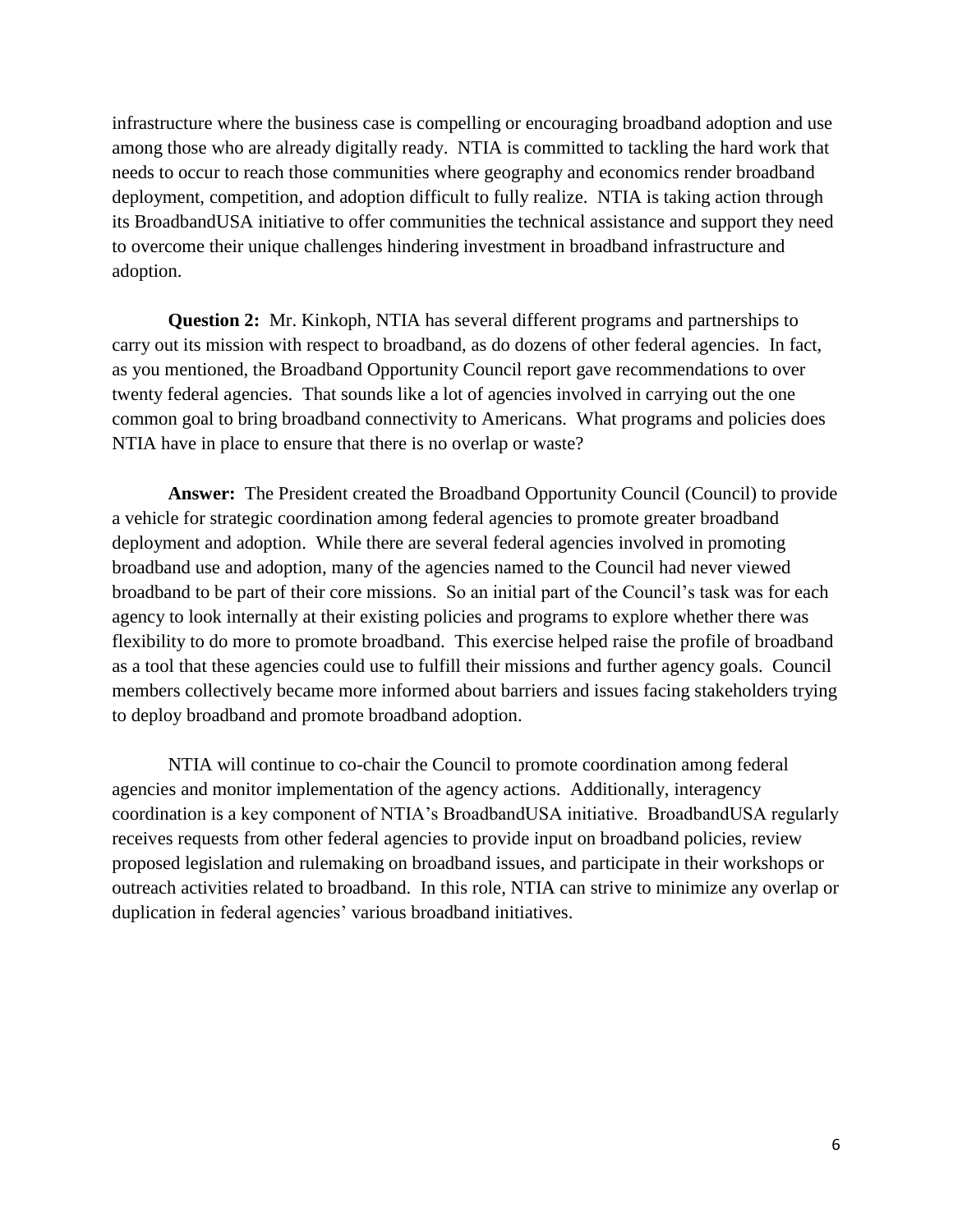## **Senator Wicker's Question for the Record**

**Question 1:** Mr. Kinkoph, given the challenges of achieving sufficient mobile broadband coverage over the Nation's vast rural areas, how will FirstNet assure that public safety personnel in smaller cities and rural communities have reasonably comparable access to the devices and coverage?

**Answer:** Congress created FirstNet as an independent authority within NTIA responsible for deploying a nationwide, interoperable public safety broadband network. FirstNet reports that it has taken significant steps to meet the requirements set forth in the Middle Class Tax Relief and Job Creation Act of 2012, such as substantial rural coverage milestones in each phase of the network's deployment. These steps have included holding 55 state/territory consultations and collecting over 11,000 data surveys from states and territories to learn directly from public safety where they need coverage, how many and what kinds of devices they may need, as well as their rural deployment priorities.

Additionally, FirstNet has held numerous industry days to engage with rural telecommunications providers and associations to understand their capabilities and gauge their interest in participating in the deployment of the FirstNet network. These industry days are aimed at fostering creative solutions to public safety needs and encouraging partnerships among a diverse set of organizations. FirstNet has also taken steps to ensure that partnerships with rural telecommunications providers are part of the evaluation criteria for the upcoming nationwide Request for Proposals (RFP) that will be key to deploying the nationwide network.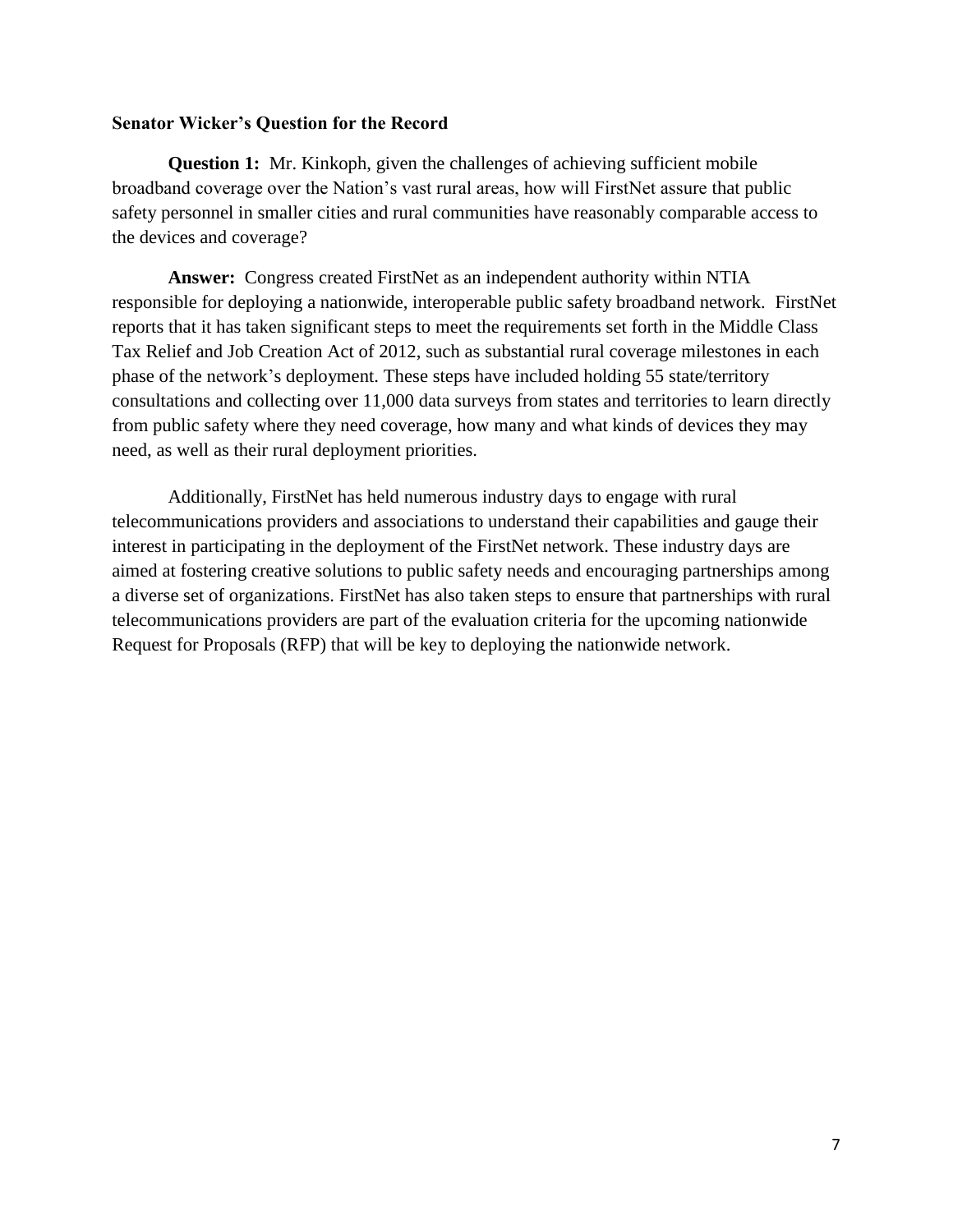### **Senator Gardner's Questions for the Record**

**Question 1:** Mr. Kinkoph, the Wireless Innovation Act, which Senator Rubio introduced and I'm cosponsoring, requires NTIA, in consultation with the Commission and the Director of the Office of Management and Budget, to develop a framework for determining the commercial value of each Federal spectrum band. Further, every five years, the bill requires agencies that use Federal spectrum to compare the opportunity cost of that spectrum to the projected cost of relocating – co-locating, leasing, or contracting out their spectrum use to a commercial provider. Do the agencies have the tools on hand right now that they need to do that sort of economic analysis?

Answer: While NTIA is not in a position to evaluate the resources of other agencies, it is highly unlikely that many agencies that use federal spectrum currently possess the tools, expertise, or relevant information needed to conduct the expansive economic analysis required under the proposed framework. NTIA does not currently have the expertise or resources to develop the framework required by the proposed legislation.

There are numerous challenges in even considering the development of such a framework. Besides requiring a very large commitment of resources, one of the challenges with developing and implementing the proposed framework is the lack of quantifiable data necessary to account for the value of each federal agency's congressionally-mandated mission. Under statutory changes enacted in 2012, NTIA is responsible for balancing "the best possible and most efficient use of electromagnetic spectrum resources across the Federal Government . . . with the needs and missions of Federal agencies." *(47 U.S.C. § 902(b)(2)(U), added by Pub. L. 112–96, title VI, §6410, 126 Stat. 234 (2012))* Determining the opportunity cost of federal spectrum based on the potential commercial value of the spectrum alone would not adequately account for or incorporate the social value of the government missions or programs that rely on this spectrum. The economic and non-economic societal benefits from meeting the public interest goals that led to Congress mandating and funding an agency's spectrum-dependent missions are difficult to quantify in economic terms. Consequently, quantifying the economic value to "the highest commercial alternative use" would not provide an informative proxy for assessing the total social and economic value of a federal spectrum assignment.Additionally, since in most cases it is not a single federal agency utilizing a spectrum band, allocating economic value between the various agency uses would be challenging.

Even if a framework for determining opportunity cost is developed and implemented for a given federal band, it does not resolve whether it is possible and or practicable to make spectrum available while still ensuring no loss of mission or capability to the federal agencies. Nearly every band used by the federal government is shared among several agencies and developing a relocation or sharing plan with associated costs is difficult, time consuming, and resource intensive., Requiring the agencies to determine potential relocation or sharing costs for